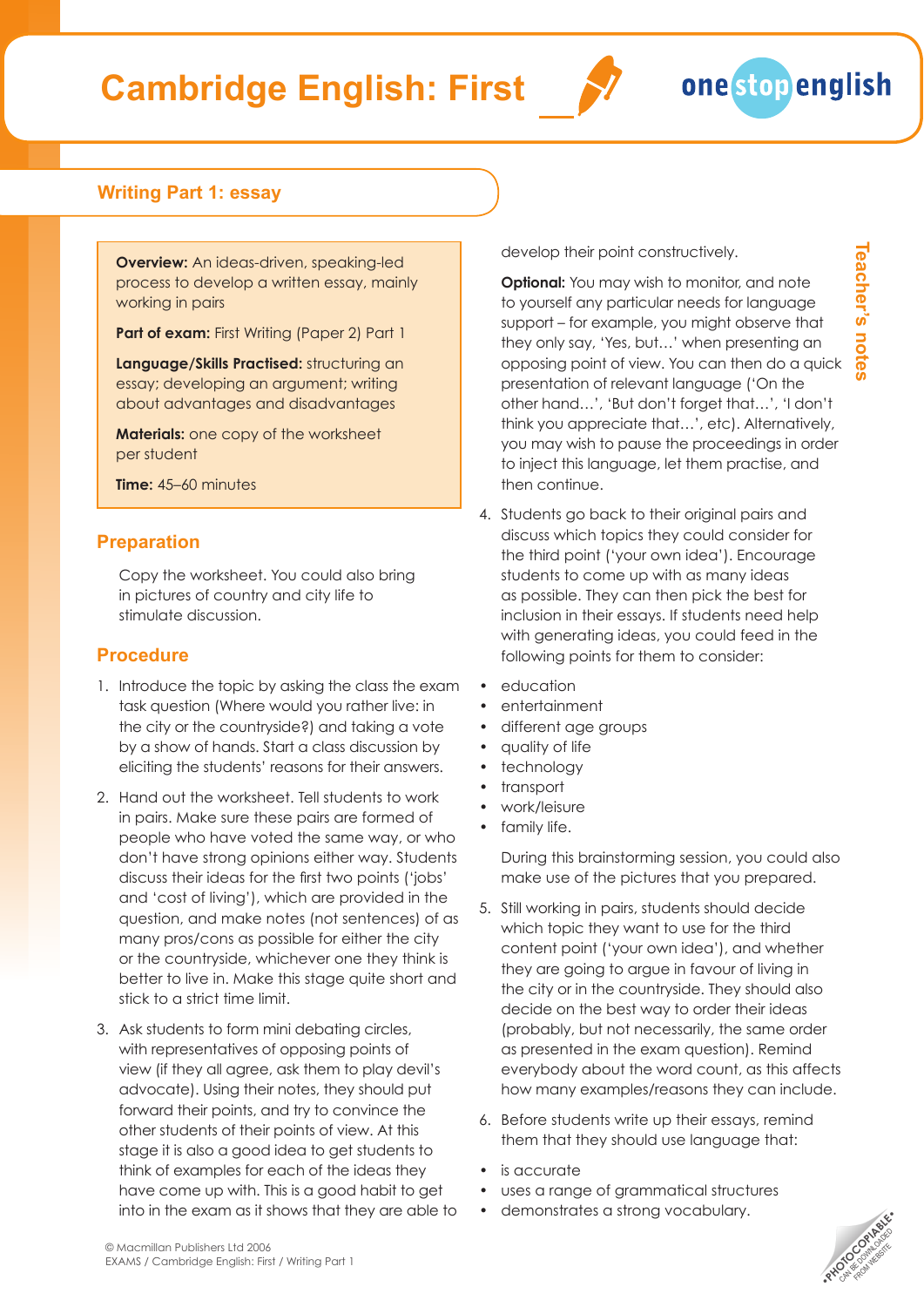# **Cambridge English: First**

### **Writing Part 1: essay**

7. Work through an example with the class. Perhaps somebody has made a note: 'city better' under 'jobs'. Elicit different ways of building this up into a sentence or two. Put ideas on the board, and ask students to correct them as you go. You'll end up with lists of short sentences expressing similar ideas, for example:

*There are better opportunities for employment in the city.*

*A much wider range of jobs is available in the city.*

*Job prospects are far more limited in the countryside.*

And of course any idea can be turned around, so also put opposing points on the board:

*Developments in IT mean that many jobs can now be done online anywhere. A great many of the jobs available in the city are very hard and badly paid. Travelling into the city is very expensive so salaries are lower in real terms.*

8. The pairs should now write up their compositions, paying attention to grammar and vocabulary (you may wish to do this in another lesson, or as homework which is then reviewed later).